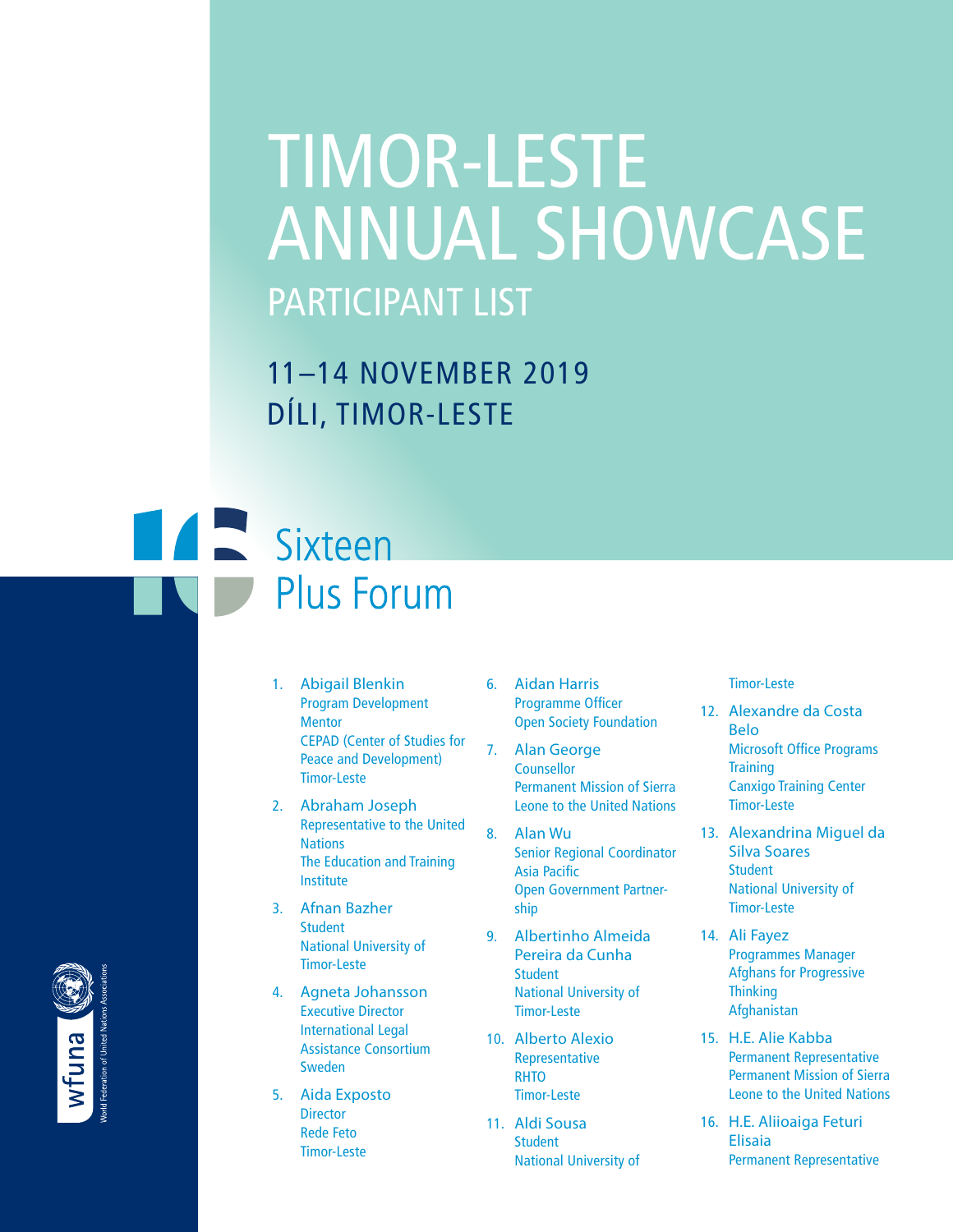**A** Sixteen **I** Plus Forum

> Permanent Mission of Samoa to the United Nations

- 17. Alvaro Ribeiro Representative Suku National Development Program Timor-Leste
- 18. Amandio da Costa **Student** National University of Timor-Leste
- 19. H.E. Amatlain Elizabeth Kabua Permanent Representative Permanent Mission of the Marshall Islands to the United Nations
- 20. Andrea Hilaria de Sa Ximenes Student Youth for Peace Timor-Leste
- 21. Andrew E'ewa Houlia Undersecretary, Minister of Justice and Legal Affairs Ministry of Justice Solomon Islands
- 22. H.E. Andrew Jacobs Ambassador Delegation of the European Union to Timor-Leste
- 23. Anna Lisa Picano Representative Public Financial Management and **Oversight** Timor-Leste
- 24. Anna Valente Peacebuilding and Fragility Specialist UNICEF, HQ
- 25. Anna-Maria Heisig Specialist & SDG 16 Focal Person GIZ **Germany**
- 26. Anne Kahl Special Advisor Governance and Sustaining Peace, BPPS UNDP, HQ
- 27. Anthony Triolo Senior Policy & External Relations

**Officer** Rule of Law Collaborative University of South Carolina USA

- 28. Antoninho Maria Neto Mok **Student** National University of Timor-Leste
- 29. Antonio Costa Representative Forum Advocacy Timor-Leste
- 30. Antonio Sampaio **Delegate** Lusa Portugal
- 31. Apolinario Leite DO for WTO and LDC's Ministry of Foreign Affairs and International Cooperation Timor-Leste
- 32. Apolonio da Costa Representative Alola Foundation Timor-Leste
- 33. Ariel E. Florendo Director, Central Visayas Region Philippine Statistics Authority **Philippines**
- 34. Arjun Bhattarai Deputy Secretary-General NGO Federation of Nepal, **Coordinator** Nepal SDGs Forum Nepal
- 35. Arti Naidu Principle Corruption Prevention **Officer** Independent Commission Against **Corruption** Fiji
- 36. Asvia Boavida **Secretary** Anti-Corruption Commission Timor-Leste
- 37. Augusto Soares Senior Development Programme

**Coordinator** New Zealand Aid Programme, Timor-Leste

- 38. Ban Almufleh 16+ Forum Program Assistant World Federation of United Nations **Associations** USA
- 39. Barbara de Oliveira Partner Juridico Social Consultaria JU,S Timor-Leste
- 40. Belaniza Ximenes da Costa **Student** National University of Timor-Leste
- 41. Bella Galhos Founder Green Village Timor-Leste
- 42. Berta Antonieta Representative La'o Hamutuk Timor-Leste
- 43. Berta Montalvao Senior Partner FORSAE Timor-Leste
- 44. Bianca Pabotoy Project Officer Center for Peace Education **Philippines**
- 45. Prof. Ir. Bramantyo Djohanputro Vice President - Ethics & Governance UN Global Compact Network, Executive Director PPM Manajemen Business School Indonesia
- 46. Brigida Soares Coordinator of the Planning, Monitoring and Evaluation Unit (UPMA) Office of the Prime Minister Timor-Leste
- 47. Caitlin Porter **Consultant**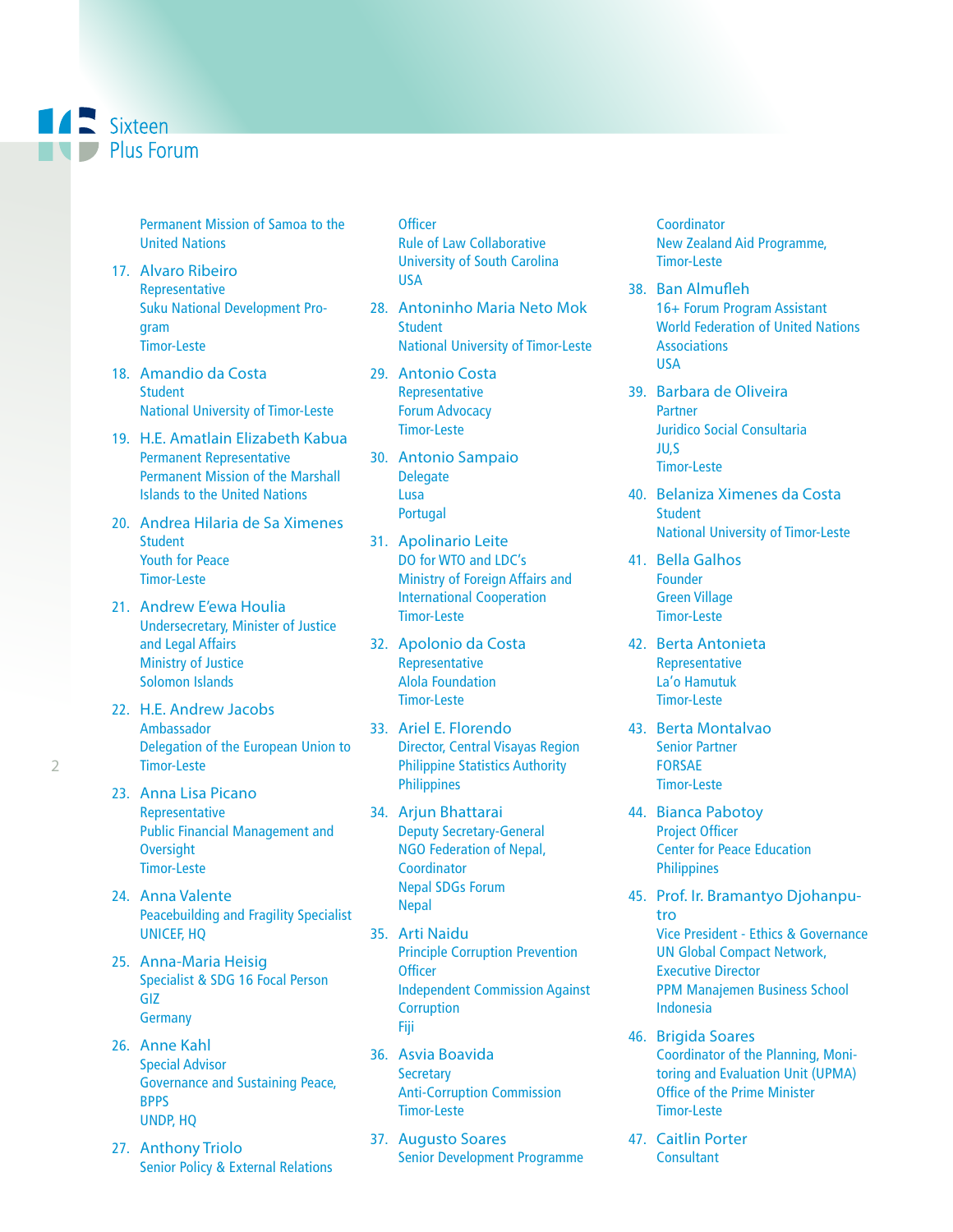## **ALL** Sixteen  $\blacksquare$  Plus Forum

#### United Nations

- 48. Cancio dos Santos **Student** National University of Timor-Leste
- 49. Carla Lopes Adviser Ministry of Foreign Affairs and Cooperation Timor-Leste
- 50. Carlito M. S. Pereira **Director** Bobolait Unipessoal Lda Timor-Leste
- 51. Carlos Manuel **Director** Cambota Construction Timor-Leste
- 52. Carminda Carlota **Director** Ni'mia Construction Lda Timor-Leste
- 53. Carolyn Skorupa Second Secretary for Political Affairs Embassy of Australia to Timor-Leste Department of Foreign Affairs and **Trade** Australia
- 54. Casimiro dos Santos Executive Director Judicial System Monitoring Program Timor-Leste
- 55. Cecilio Aparicio Mendes Ribeiro **Student** Irmaos Unidos Timor-Leste
- 56. Celia Lopes President Timor-Leste National Youth Council Timor-Leste
- 57. Cesario da Silva Representative ADTL Timor-Leste
- 58. Chélcia Pinto Volunteer

Youth for Peace Timor-Leste

- 59. H.E. Dr. Chhun Vannak **Director** ASEAN Study Center Cambodia
- 60. Cimelia Moniz dos Santos **Student** National University of Timor-Leste
- 61. Cio Gonçalves **Student** National University of Timor-Leste
- 62. Claricia lay **Director** Jacinto Group Timor-Leste
- 63. Claudina Gonçalves **Director** Delta Basarema Timor-Leste
- 64. Cristina Alves Representative Pradet Timor-Leste
- 65. Cristina Isabel da Costa Pinto **Faustino** Cooperation Attaché Embassy of Portugal to Timor-Leste Ministry of Foreign Affairs Portugal
- 66. Custodio Jose Lopes **Director** Ponta Leste Group Lda. Timor-Leste
- 67. Cynthia Veliko Regional Director, Southeast Asia UN OHCHR
- 68. Daniel Santos do Carmo Executive Director Fongtil Timor-Leste
- 69. Daniel Zavala Minister Counselor Permanent Mission of Costa Rica to the United Nations
- 70. David Andersson SDG16+ Consultant UNDP - HQ
- 71. David Freedman Country Economist Asia Development Bank Timor-Leste
- 72. David Montalvão Chief Executive Officer Jaymall Online Timor-Leste
- 73. Delfim Filipe Vas Representative Centro Jeneru UNTL Timor-Leste
- 74. Demetrio do Amaral de Carvalho Secretary of State for the **Environment** Timor-Leste
- 75. Deonisio dos Santos Deputy Coordinator of UPMA Office of the Prime Minister Timor-Leste
- 76. Diamantino Pereira de Orleans **Soares Student** National University of Timor-Leste
- 77. Dinh Hong Hanh Lawyer Center for Education Promotion and Empowerment of Women Vietnam
- 78. H.E. Dr. Dionisio Babo Soares Minister of Foreign Affairs Ministry of Foreign Affairs and Cooperation Timor-Leste
- 79. H.E. Dulce Soares Minister of Education Ministry of Education Timor-Leste
- 80. Eduarda Martins Goncalves **Director** Forum Tau Matan Timor-Leste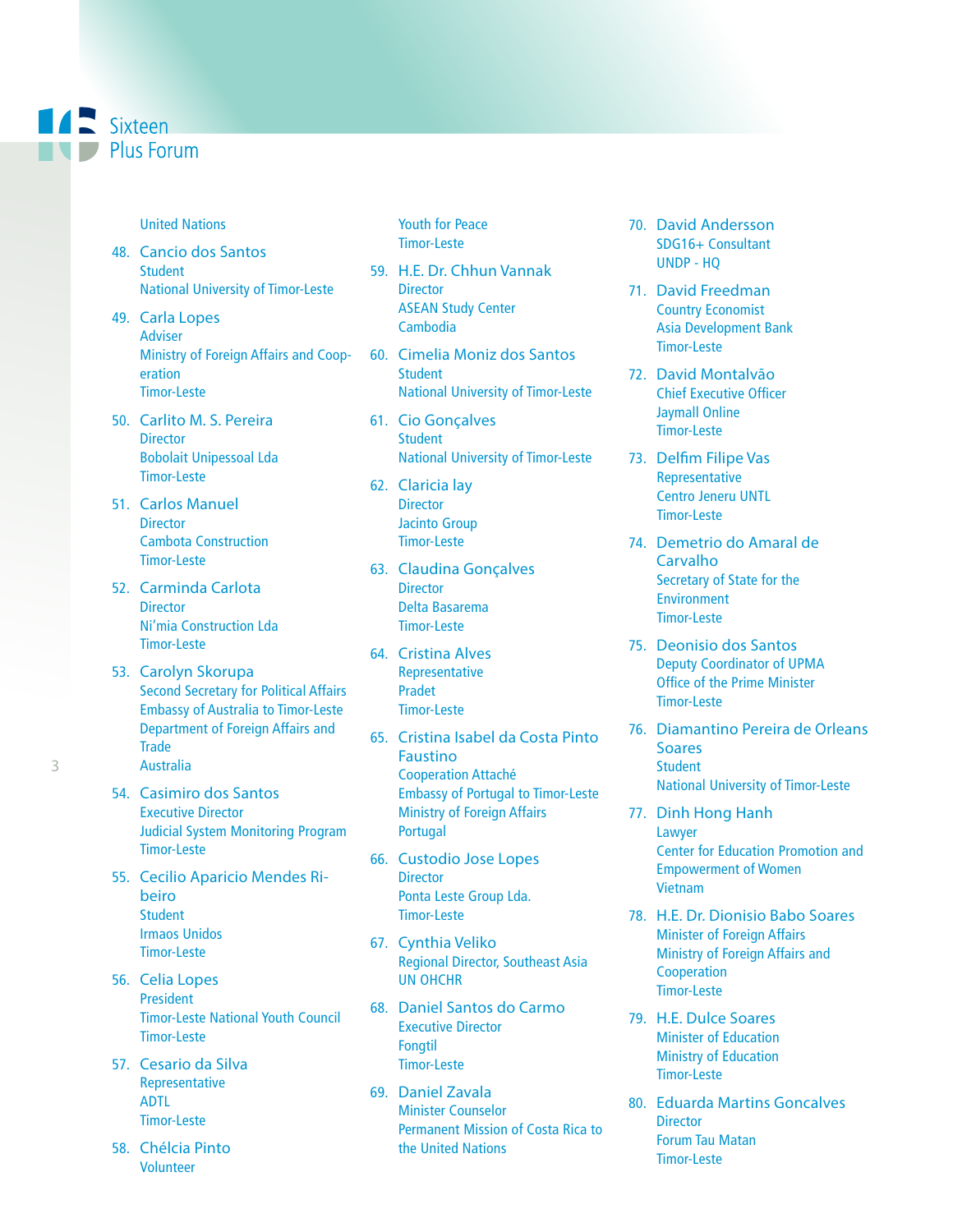## **ALL** Sixteen  $\blacksquare$  Plus Forum

- 81. Ejalina Cabral **Student** Colegio de Santo Inacio de Loiola Timor-Leste
- 82. Elisa da Costa Alves **Student** National University of Timor-Leste
- 83. Elizabeth Baquito Bosco Ximenes **Student** Colegio de Santo Inacio de Loiola Timor-Leste
- 84. Elle Sweeney Program Officer Transparency Accountability and Participation for the 2030 Agenda US
- 85. Enguerrand Fournier Financial Controller Bollore Logistics Timor-Leste
- 86. Epifania Santos **Student** National University of Timor-Leste
- 87. Ernestina Barros de Andrade Junior Activist and Alumni Youth Parliament of Timor-Leste
- 88. Espedito Borges **Student** Colegio de Santo Inacio de Loiola Timor-Leste
- 89. Essohanam Petchezi Deputy Permanent Representative Permanent Mission of Togo to the United Nations
- 90. Estelle Duluc Cooperation Attaché Institut Français Timor-Leste
- 91. Esther Jeyang Facilitator for Peace Civil Society Forum for Peace Myanmar
- 92. Eurico Nelson Executive Assistant Ministry of Foreign Affairs and Coop-

eration Timor-Leste

- 93. H.E. Faizullah Zaki Ambassador Embassy of Afghanistan to Indonesia Ministry of Foreign Affairs Afghanistan
- 94. Fausto Ximenes Development Economist UNDP Timor-Leste
- 95. Eng. Fazal Cader Deputy Municipal Commissioner Engineering Services Colombo Municipal Council Sri Lanka
- 96. Felismina de Jesus **Student** Colegio de Santo Inacio de Loiola Timor-Leste
- 97. Felix Piedade Chief Operating Officer  $q7+$ Timor-Leste
- 98. Fernando da Silva **Director** Divita Group Timor-Leste
- 99. Fernando Vieira Soares Representative UNAME
- 100. H.E. Fidelis Magalhães Minister of Legislative Reform and Parliamentary Affairs Ministry of Legislative Reform and Parliamentary Affairs Timor-Leste
- 101. Flora Lopes Junior Policy Assistant g7+ Timor-Leste
- 102. Foo Hau Kiung **Director** Lita Store Timor-Leste
- 103. Francisco Barbar **Student** Colegio Paulo VI Timor-Leste
- 104. Dr. Francisco Miguel Martins **Rector** National University of Timor-Leste
- 105. Francisco Tilman **Student** National University of Timor-Leste
- 106. Frentriana Costa **Student** Colegio de Santo Inacio de Loiola Timor-Leste
- 107. Fu Yu Jong **Director** Timor Food Timor-Leste
- 108. Gabrielle Isaak Deputy Head of Mission Embassy of New Zealand to Timor-Leste Ministry of Foreign Affairs and Trade New Zealand
- 109. Galuh Wandita Executive Director Asia Justice and Rights Indonesia
- 110. Gaspar Nunes **Student** Timor-Leste
- 111. Geordie Fung Third Secretary, Human Development Embassy of Australia to Timor-Leste Department of Foreign Affairs and **Trade** Australia
- 112. Georgina Sales Luis Focal Point for the Promotion and Diffusion of LP Ministry of Foreign Affairs and Cooperation Timor-Leste
- 113. Geraldo da Costa Bere Civil Engineering Graduate Warmadewa University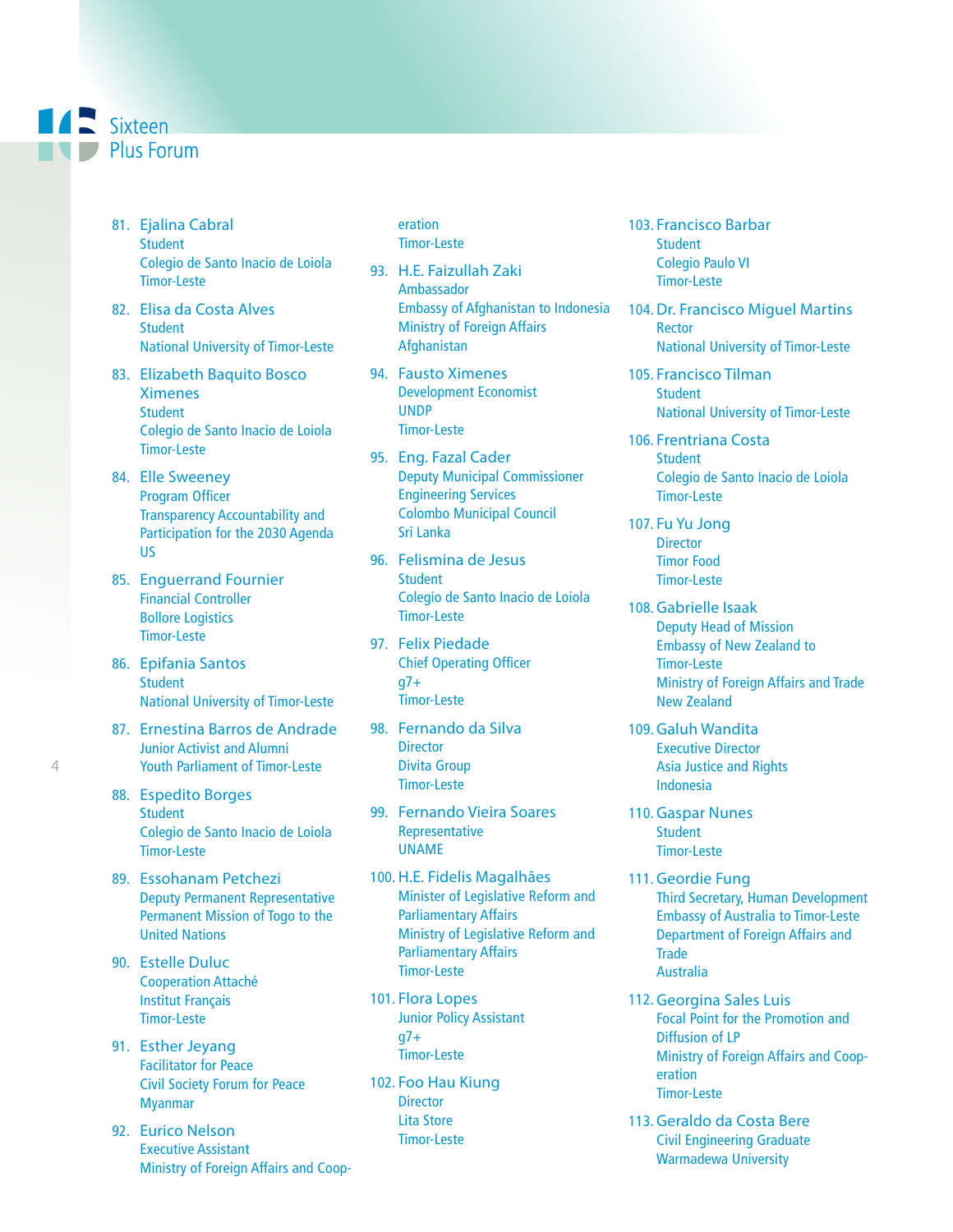## **ALL** Sixteen **Plus Forum**

#### Indonesia

- 114. Gitra Mono Hendrawan Head of Branch DHL Express Timor-Leste
- 115. Gualdino do Carmo da Silva President National Petroleum and Mineral **Authority** Timor-Leste
- 116. Guida I. C. B. Araujo Monteiro Executive Director Chamber of Commerce and Industry Timor-Leste
- 117. Habib ur Rehman Mayar Deputy Secretary-General g7+ Timor-Leste
- 118. Hanul Park Deputy Country Director Korea Ineternational Cooperation Agency Timor-Leste
- 119. Harshani Dharmadasa Deputy Director Pathfinders for Peaceful Just and Inclusive Societies, Center on International Cooperation New York University
- 120. Helche Silvester Media and Communication Officer  $q7+$ Timor-Leste
- 121. Dr. Helder da Costa Secretary-General  $q7+$ Timor-Leste
- 122. Dr. Helder Lopes Senior Adviser Ministry of Finance Timor-Leste
- 123. Henrique Coa Desk Officer for UNFCCC Ministry of Foreign Affairs and Cooperation Timor-Leste
- 124. Hergui Luina Alves Vice President Chamber of Commerce and Industry Timor-Leste
- 125. Herman von Hebel Senior Fellow Rule of Law Collaborative University of South Carolina US Former ICC Registrar
- 126. H.E. Hermenegildo Pereira Minister of State of the Presidency of the Council of Ministers Timor-Leste
- 127. Hiromichi Onishi **Professor** International Cooperation **Department** Research and Training Institute Ministry of Justice Japan
- 128. Hiroyuki Tajima Senior International Affairs Officer Ministry of Justice Japan
- 129. Hugo Fernandes Chief Executive Officer Centro Nacional Chega! Timor-Leste
- 130. I. jin Filpe **Director** Jonize Construction Timor-Leste
- 131. Imanuel Ximenes Vice President of General Assembly Youth Parliament of Timor-Leste
- 132. Ines Almeida President of the Administrative Board Centro Nacional Chega! Timor-Leste
- 133. Isaias Dias **Student** National University of Timor-Leste
- 134. Issaura Ximenes Silveira **Student**

National University of Timor-Leste

- 135. Ivania Tilman **Student** National University of Timor-Leste
- 136. Izaura Baptista Barros **Student** National University of Timor-Leste
- 137.Jacinto Viegas Member Asia-Pacific Forum Timor-Leste
- 138.Jagdish Kumar Ayer President Association of Youth Organizations Nepal
- 139.Janaurio Mok Senior Manager East Timor Development Agency Timor-Leste
- 140.Jape Kong Su **Director** Dili Development Company Timor-Leste
- 141.Jennel Barrot Development Programme Administrator Embassy of New Zealand to Timor-Leste Ministry of Foreign Affairs and Trade New Zealand
- 142.Jeremiah Chan Executive Director Pelican Paradise Timor-Leste
- 143.Jesuina de Carvalho **Student** Colegio de Santo Inacio de Loiola Timor-Leste
- 144.Jesuina Maria Ferreira Gomes Ombudsperson for Human Rights and Justice Timor-Leste
- 145.Jinho Song Vice President Korea International Cooperation Agency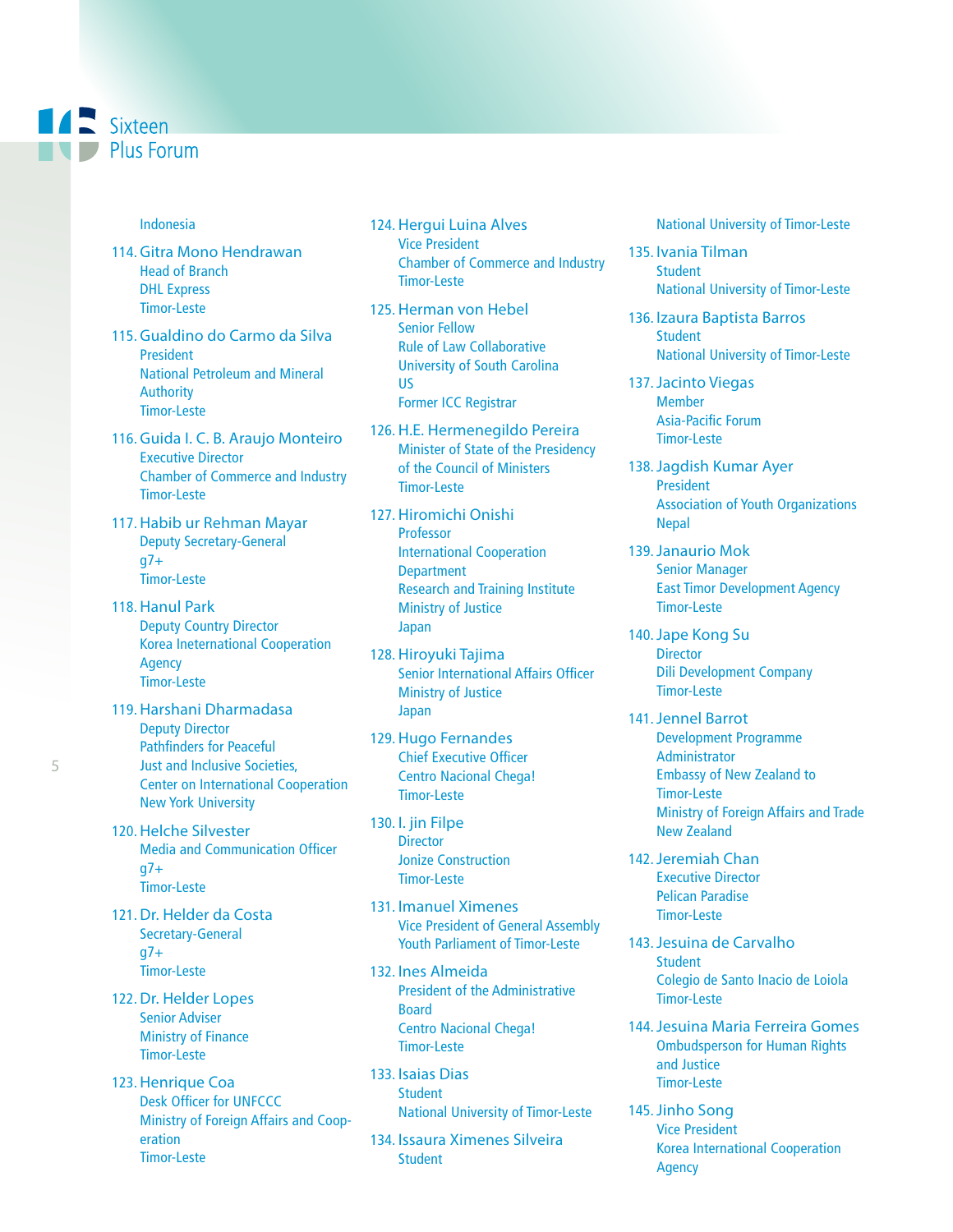

Republic of Korea

- 146.Jiri Jilek Deputy Director, Multilateral Economic Relations Department Ministry of Foreign Affairs Czech Republic
- 147.Joana Viegas Researcher CEPAD (Center of Studies for Peace and Development) Timor-Leste
- 148.Joao Almeida **Director** Mahein Foundation Timor-Leste
- 149.Joao Alves Interim President Chamber of Commerce and Industry Timor-Leste
- 150.Joao B. F. Alves **Director** Arang Huhung Unp Lda Timor-Leste
- 151.Joao Boavida Executive Director CEPAD (Center of Studies for Peace and Development) Timor-Leste
- 152.Joaquim Jose Costa Chaves Director for East, Central, South and Far East Asia Ministry of Foreign Affairs and Cooperation Timor-Leste
- 153.Joel Yodoyman **President** Green Spaces of the Sahel Chad
- 154.Johan Hultquist Deputy Head of Mission Embassy of Sweden to Indonesia Ministry of Foreign Affairs Sweden
- 155.John Romano **Coordinator** Transparency, Accountability and

Participation for the 2030 Agenda USA

- 156.Jonio da Silva dos Santos Alumni Youth Parliament of Timor-Leste
- 157.Jordan Street Policy and Advocacy Adviser **Saferworld** UK
- 158.Jorge de Araujo **Director** Biamali, Unip Lda. Timor-Leste
- 159.Jorge M. de Araujo Serano **Director** GMN TV Holding Marabia Group Novo Turismo Timor-Leste
- 160.Jose de Jesus National Coordinator Civil Society Education Partnership Timor-Leste
- 161.Jose Lobato Country Manager **ConocoPhillips** Timor-Leste
- 162. H.E. José Pedro Machado Vieira Ambassador Embassy of Portugal to Timor-Leste Ministry of Foreign Affairs Portugal
- 163. H.E. Dr. Jose Ramos Horta GCoIIH GCL Eminent Person Former President  $q7+$ Timor-Leste
- 164.Jose Turquel Principal Advisor Ministry of Foreign Affairs and Cooperation Timor-Leste
- 165.Ju Yeon Kim Research Assistant SDG16 Monitoring Team

Korea International Cooperation Agency Republic of Korea

- 166.Julio Alfaro **Director** Rosario Lda Timor-Leste
- 167. H.E. Julio Cardenas Ambassador Embassy of Peru to Indonesia Ministry of Foreign Affairs Peru
- 168.Julio Lo **Director** JL Vila City8 Timor-Leste
- 169.Juvenia Barros **Student** Mahoka Timor-Leste
- 170.Juvinal Lay Representative Aruiris Group Timor-Leste
- 171.Jyotsna Mohan Singh Regional Coordinator Asia Development Alliance India
- 172. H.E. Kaha Imnadze Permanent Representative Permanent Mission of Georgia to the United Nations
- 173. Kathleen Gonsalves **Director** United Company Timor-Leste
- 174. Kiel Downey Research Director Rule of Law Collaborative University of South Carolina USA
- 175. Ko Goto Senior Representative Japan International Cooperation Agency Japan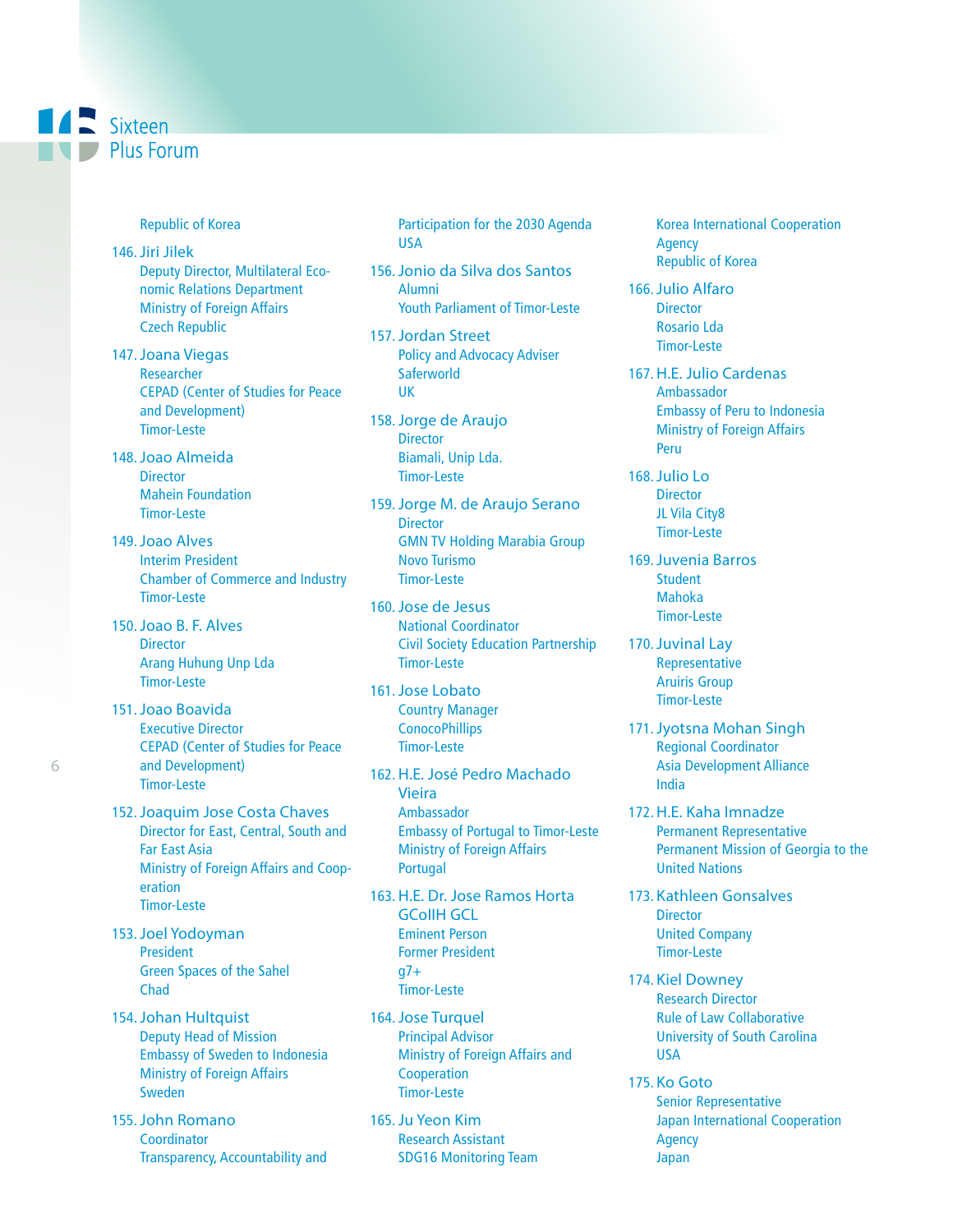## **AND** Sixteen **Plus Forum**

- 176. Kseniya Kizilova Head of Secretariat World Values Survey Association SDG 16 Data Initiative
- 177. Laura Abrantes Representative APCSTL Timor-Leste
- 178. Laura Afonso de Jesus Representative CODIVA Timor-Leste
- 179. Laura Pina Representative **Patria** Timor-Leste
- 180. Lay Siu Peng **Director** Fortuna Star Timor-Leste
- 181. Leena Tamang Director for Asia and the Pacific International IDEA
- 182. Lelicia Soares **Student** Colegio Paulo VI Timor-Leste
- 183. Leonito Soares de Jesus **Economist** Governance for Development Programme Timor-Leste
- 184. Leopoldina Joana Guterres Community Engagement Forestry Expert With One Seed Timor-Leste
- 185. Line Ah Yen Acting Assistant CEO of the Law and Justice Sector Ministry of Justice and Courts Administration Samoa
- 186. Lobistos de Jesus Alvares Activist Youth for Peace

#### Timor-Leste

187. Lola Soares Representative Plan International

- 188. Lucia Chaves **Student** Colegio de Santo Inacio de Loiola Timor-Leste
- 189. Lucio Savio Representative OXFAM
- 190. Luis da Costa Ximenes **Director** Belun Timor-Leste
- 191. Luis de Oliviera **Head** Asia Justice and Rights (AJAR) Timor-Leste
- 192. Maja Stojanovska Programme Analyst Head of Governance Unit UNDP, Timor-Leste
- 193. Hon. Makario Tagini Minister of Justice Ministry of Justice Solomon Islands
- 194. Malene Almeida **Secretariat** Praia City Group Cabo Verde
- 195. H.E. Manuel Cárceres da Costa Minister of Justice Ministry of Justice Timor-Leste
- 196. Manuela Leong **Director** Assosiasun Chega Ba Ita - Acbit Timor-Leste
- 197. Marcelina Amaral Representative ALFELA Timor-Leste
- 198. Marcus da Costa Dias Program Coordinator

Korea International Cooperation Agency Timor-Leste

- 199. Margaret Williams 16+ Forum Coordinator and Senior Policy Officer World Federation of United Nations **Associations**
- 200. Maria Domingas Fernandes Alves **Commissioner** Public Service Commission Timor-Leste
- 201. Maria Filomena Soares **Abrantes** Alumni Youth Parliament of Timor-Leste
- 202. Maria Gusmao **Student** Cristal Senior High School Timor-Leste
- 203. H.E. Maria Helena Pires Permanent Representative Permanent Mission of Timor-Leste to the United Nations
- 204. H.E. Maria José da Fonseca Monteiro de Jesus Secretary of State for Equality and Inclusion Timor-Leste
- 205. Maria José Guterres **Director FOKUPERS** Timor-Leste
- 206. Maria Marilia Oliveira da Costa Early Warning Early Response Program Manager Belun Timor-Leste
- 207. H.E. Marie Chatardova Permanent Representative Permanent Mission of Czech Republic to the United Nations
- 208. H.E. Marina Berg Ambassador Embassy of Sweden to Indonesia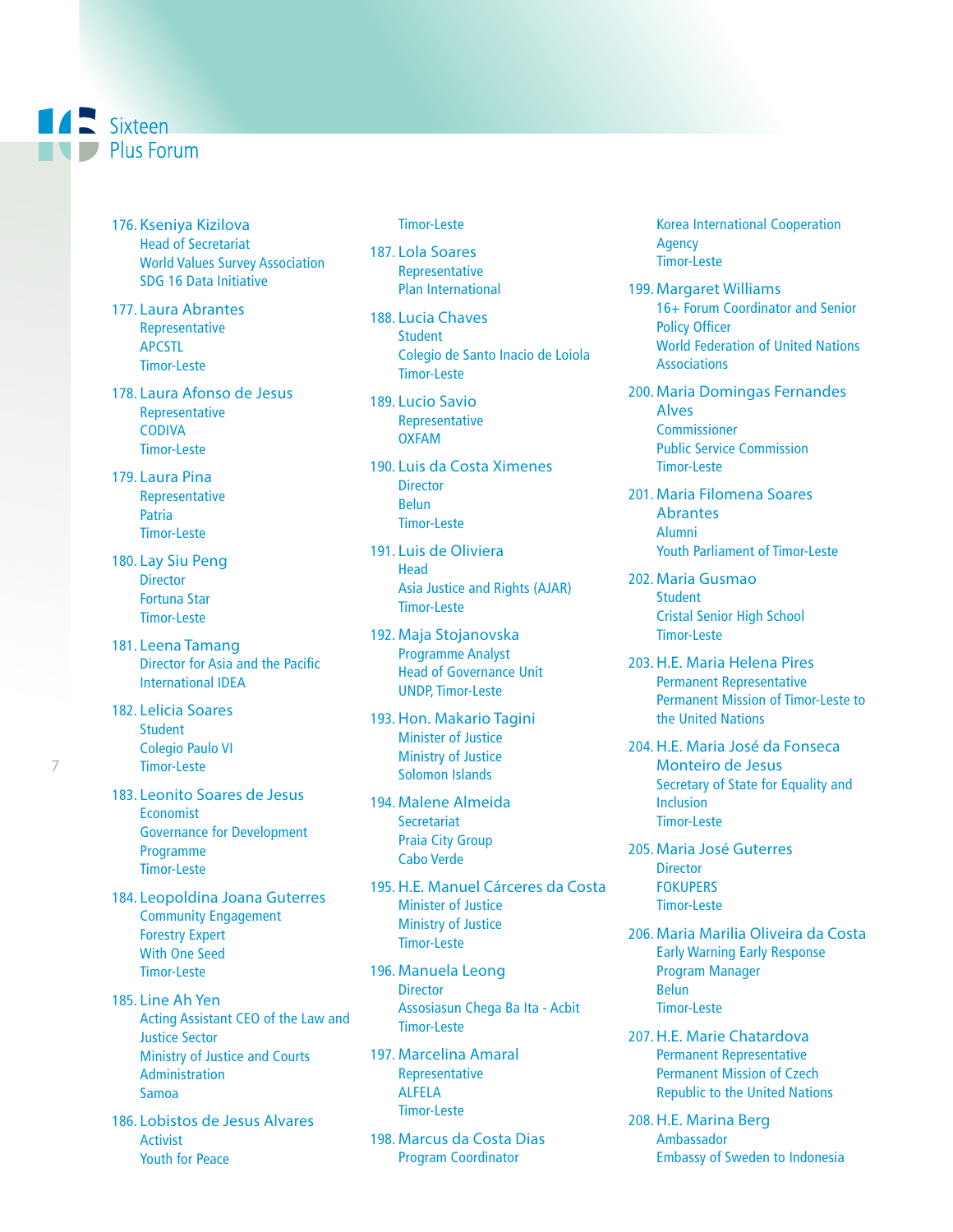Ministry of Foreign Affairs Sweden

- 209. Marlita do Santos Representative **MOFFE** Timor-Leste
- 210. Martin Tsounkeu General Secretary Africa Development Interchange **Network** Cameroon
- 211. Merita Marues Representative FEEO Timor-Leste
- 212. Michael Warren Security & Justice Expert **Cordaid** The Netherlands
- 213. Michela Noviana Conceição **Magno Student** National University of Timor-Leste
- 214. Miguel Mau Soares Acting Director Belun Timor-Leste
- 215. Moni Rowshan Jahan Deputy Director Association for Land Reform and Development Bangladesh
- 216. Munkhtuya Altangerel Resident Representative UNDP Timor-Leste
- 217. Mutu Silva **Student** LTTL Timor-Leste
- 218. Nao Tsujimura Monitoring and Evaluation Specialist Japan International Cooperation Agency CDRS Project Japan
- 219. Neil Buhne Regional Director, Asia-Pacific UN Development Coordination **Office**
- 220. Nicholas Astier-Ibrahim 16+ Forum Consultant World Federation of United Nations **Associations** US
- 221. Nilton Gusmao **Director** Esperansa Timor-Oan Timor-Leste
- 222. Nirmani Liyanage Program Manager and Researcher We Build Colombo Together Search for Common Ground Sri Lanka
- 223. Noelle Poulsen Coordinator of the Dili Antenna **Office UNESCO**
- 224. Norberta da Cruz Representative **RHTO** Timor-Leste
- 225. Novita Odelia Reis Goncalves Communication and Administration **Officer** JDN (Juventude ba Dezenvolvimentu Nasional) Timor-Leste
- 226. Nuno Filipe Brito Mendes Economic and Commercial Counselor Embassy of Portugal to Timor-Leste Ministry of Foreign Affairs Portugal
- 227.Oscar de Deus **Student** National University of Timor-Leste
- 228.Oscar Lima **President** Chamber of Commerce and Industry Timor-Leste
- 229. Palmira Pires **Director** East Timor Development Agency Timor-Leste
- 230. Pat Walsh Human Rights Advocate and Author Australia
- 231. Paula Cortereal Board Member Fongtil Timor-Leste
- 232. Pauline Tweedie Country Director Asia Foundation Timor-Leste
- 233. Pedro Delfim **Student** National University of Timor-Leste
- 234. Peter van Sluijs Senior Strategist and Coordinator Civil Society Platform for Peacebuilding and Statebuilding The Netherlands
- 235. H.E. Philip Hewitt Ambassador Embassy of New Zealand to Timor-Leste Ministry of Foreign Affairs and Trade New Zealand
- 236. Philippa Venning Deputy Ambassador Embassy of Australia to Timor-Leste Department of Foreign Affairs and **Trade** Australia
- 237. Pierre-Yves Monnard Head of Development Embassy of Canada to Indonesia Global Affairs Canada
- 238. Raakook Singeo **Counsellor** Permanent Mission of Palau to the United Nations
- 239. Raimundos Oki Journalist Associated Press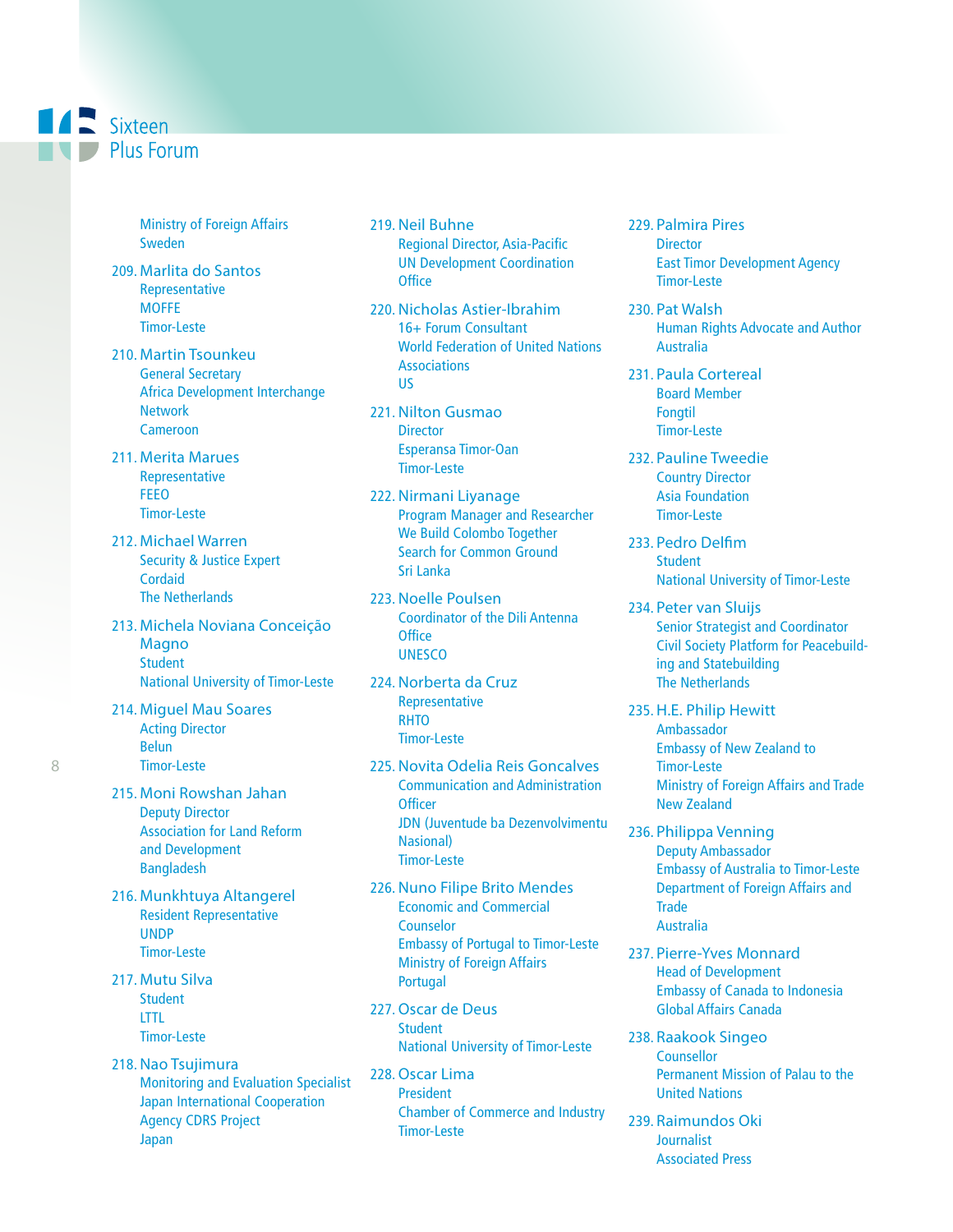## **A** Sixteen **Plus Forum**

#### Timor-Leste

- 240. Rainer Schelhaas Country Coordinator GIZ **Germany**
- 241. Rajesh Pandav **Head** World Health Organization Timor-Leste
- 242. Ralyana Maria Horta Ribeiro Director for International Organizations Ministry of Foreign Affairs and Cooperation Timor-Leste
- 243. Rebecca Malay Director, Advocacy and Development Cooperation Philippine Rural Reconstruction Movement Philippines
- 244. Roberto Eugenio Cadiz **Commissioner** Human Rights Commission of the **Philippines**
- 245. Romchalee Kanokngamwitroj International Development **Consultant Thailand**
- 246. Roy Trivedy Resident Coordinator United Nations Timor-Leste
- 247. Sabina F. Seac National Adviser Sharis Haburas Comunidade Timor-Leste
- 248. H.E. Sahat Sitorus Ambassador to Timor-Leste Ministry of Foreign Affairs Timor-Leste
- 249. Salma Zeb Legal Aid Officer UNDP Pakistan
- 250. Salome Supatashvili **Counsellor** Permanent Mission of Georgia to the United Nations
- 251. Santina Soares Social Audit Coordinator Fongtil Timor-Leste
- 252. Sean Norris Head of Sales **Accuity** UK
- 253. Sebastiana Sarmento Noronha Acting Director Many Hands One Nation (MAHON) Timor-Leste
- 254. Serafim Tilman Martins **Student** National University of Timor-Leste
- 255. H.E. Dr. Sergio Fernandes da Costa Hornai **Commissioner** Anti-Corruption Commission Timor-Leste
- 256. Sikhyon Kim Country Director Korea International Cooperation Agency Timor-Leste
- 257. Silverio Pinto Baptista Former Ombudsman for Human Rights and Justice, Member Rede Feto Timor-Leste
- 258. Silvester Yung **Student** Merkurius Film Timor-Leste
- 259. Sohee Chun Program Coordinator Korea International Cooperation Agency Timor-Leste
- 260. Soneath Hor Resident Representative

International Finance Corporation World Bank Group Timor-Leste

- 261. Sónia Leite Social Audit Coordinator Office of the Prime Minister Timor-Leste
- 262. Srinivas Sampath Chief Public Private Partnerships Thematic Group Asia Development Bank **Philippines**
- 263. Srur Alakari Representative Tamazight Women's Movement Libya
- 264. Stacey Cram Policy Director Innovations in Legal Empowerment Namati
- 265. Stefano Berti Senior Policy Advisor Fragility-Conflict-Violence Division Global Institutions Ministry of Foreign Affairs **Switzerland**
- 266. Steffen Kircher **Consultant** GIZ Timor-Leste
- 267. Sunita Caminha Country Representative UN Women Timor-Leste
- 268. Tania Angela Marcal Pinto **Student** National University of Timor-Leste
- 269. Teofilo Miguel Da Silva Soares Student National University of Timor-Leste
- 270. Teresa Jennings Vice-President and Treasurer **LexisNexis** US